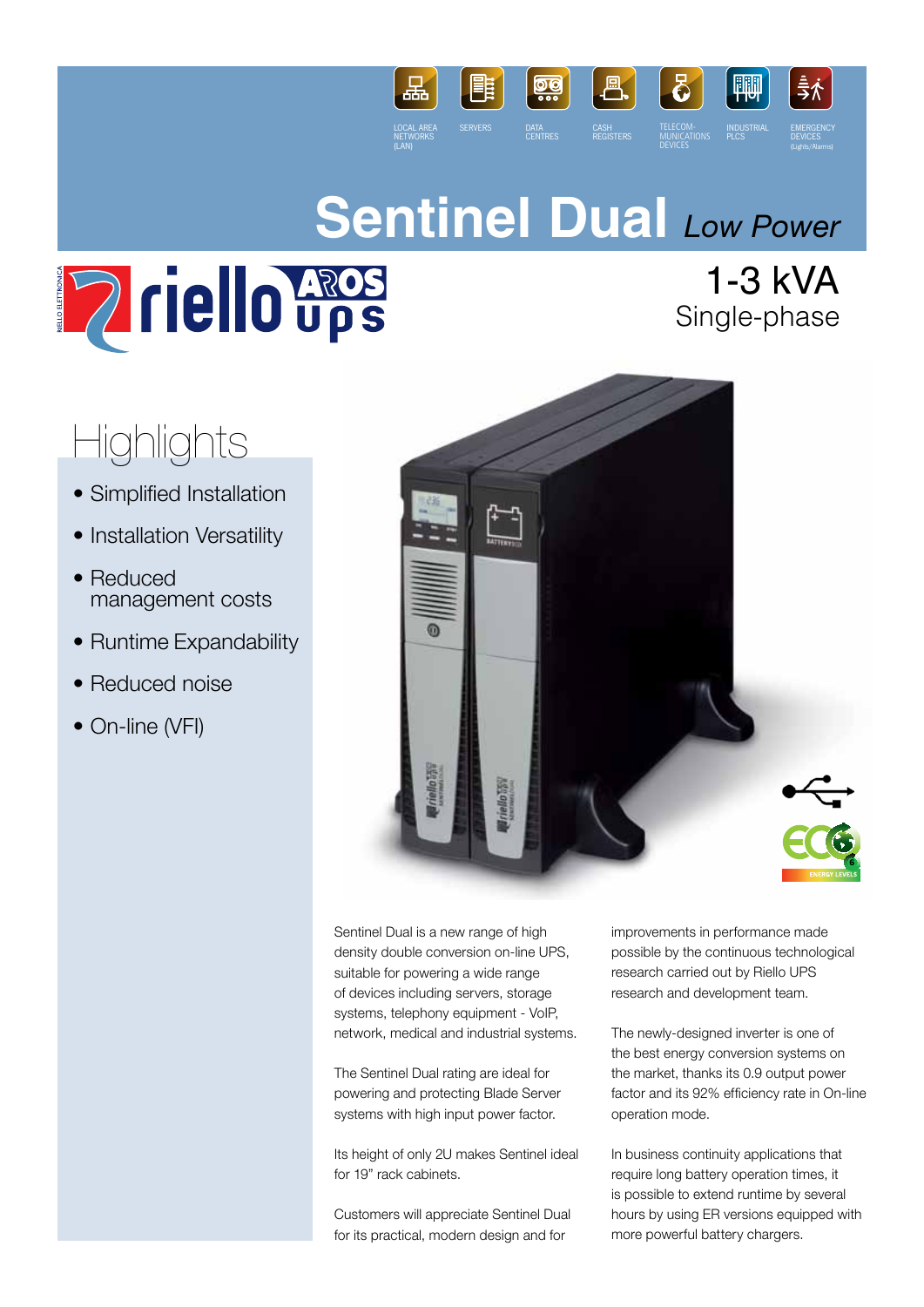Having always been sensitive to energy savings, Riello UPS has introduced a shutoff button in the Sentinel Dual series to reduce energy consumption to zero during prolonged periods of inactivity.

# Simplified Installation

- Sentinel Dual can be installed as a tower or in 19" rack cabinets, by simply removing and rotating the mimic panel
- Low noise (<40dBA) for installation in any environment thanks to PWM digitally-controlled ventilation, depending on the load applied on the use of the high frequency switching inverter.
- Features guaranteed up to 40° C (the components are designed for high temperatures and thus subject to less stress at normal temperatures)
- On Sentinel Dual models, the output plugs can be programmed to disconnect less critical loads during blackouts (EnergyShare function).

# Installation Versatility

Sentinel Dual can be used in tower or rack version, by simply turning the display and adding the supplied handles (optional runners).

#### Reduced management costs

The functions can be programmed using software or manually set by the mimic panel, making this UPS range very flexible and easy to use.

Sentinel Dual can be configured in the following operating modes:

- On-line, maximum power protection and output voltage waveform quality
- ECO Mode, to increase output (up to to 98%) , allows Line Interactive technology to be selected
- Smart Active, the UPS automatically decides upon the operating mode based on the quality of the network.
- Back-up, the UPS can be selected to function only when mains power fails (emergency mode only)
- Frequency converter (50 or 60 Hz). Sentinel Dual offers maximum flexibility for integration with any communication system.
- Multi-platform communication for all operating systems and network environments; supervision and shutdown PowerShield<sup>3</sup> software for Windows operating systems 7, 2008, Vista, 2003, XP, Linux, Mac OS X, Sun Solaris, VMware ESX and other Unix operating systems.
- Standard supplied UPS Tools configuration and customisation software
- RS232 serial port and opto-isolated contacts
- USB Port
- Slot for communication boards such as Modbus/Jbus, TCP/IP, SNMP and relay contacts

#### Emergency function

This configuration ensures the operation of those devices that must be powered during mains failure, including emergency lighting systems, fire detection/exit systems, alarms etc.

In case of a black-out, the inverter begins powering the load with a progressive start (Soft start) in order to prevent overloading.

#### High quality output voltage

- Even with non-linear loads (loads with a crest factor of up to 3:1)
- High short circuit current on Bypass
- High overload capacity 150% by inverter (even with mains failure
- Filtered, stabilised and reliable voltage (double conversion On-line technology (VFI compliant with EN62040-2 class C1) with filters for the suppression of atmospheric disturbances.

• Power factor correction: UPS input power factor, close to 1 and sinewave current absorption

# High battery reliability

- Automatic and manual battery test
- Batteries are user replaceable without interruption to the load (Hot Swap)
- Unlimited extendible runtime via dedicated Battery Boxes with the same appearance as the UPS.

# Reduced noise

Thanks to the use of high frequency components and load-based fan speed control, the noise produced by the UPS is less than 40dB.

# Other features

- Output voltage can be selected using software (220-230-240V)
- Auto-restart when mains power is restored (programmable via software)
- Stand-by on Bypass: when the UPS is switched off, it automatically goes into bypass and battery charge mode
- Minimum load switch-off
- Battery discharge warning
- Start-up delay
- Total microprocessor control
- Automatic bypass without interruption
- Status, measurements and alarms available on standard, backlit display.
- UPS firmware updating via PC
- Input protection through resettable thermal switch (versions up to 1500VA)
- Standard Back-feed protection: to prevent energy from being fed back to the network
- Manual switching to bypass.

# 2-YEAR WARRANTY







3. Rotate the UPS 90° 4. Attach the rack supports



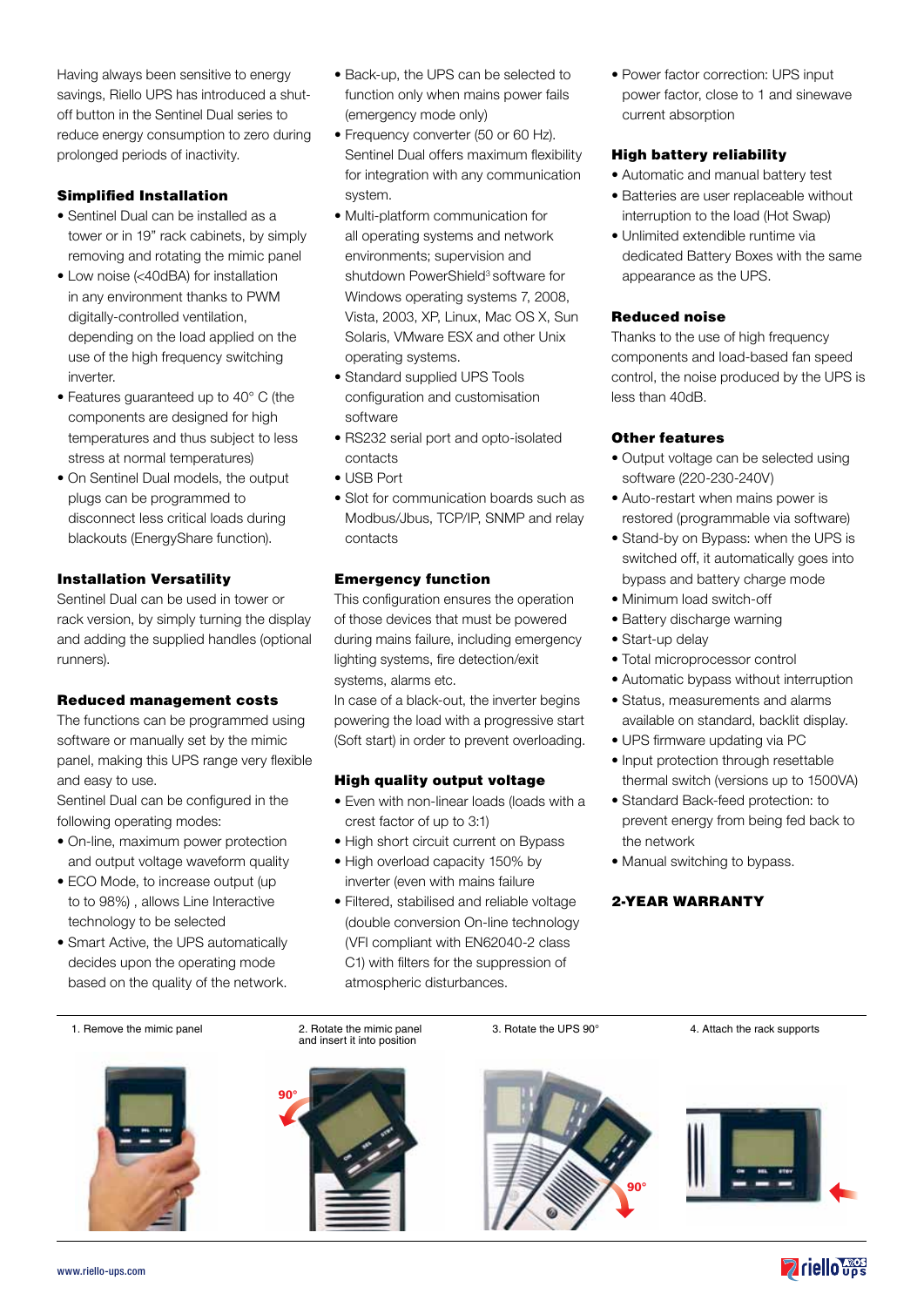| <b>MODELS</b>                                                 | <b>SDH 1000</b>                                                                                               | <b>SDH 1500</b> | <b>SDH 2200</b> | <b>SDH 2200 ER</b> | <b>SDH 3000</b> | <b>SDH 3000 ER</b> |  |
|---------------------------------------------------------------|---------------------------------------------------------------------------------------------------------------|-----------------|-----------------|--------------------|-----------------|--------------------|--|
| <b>POWER</b>                                                  | 1000VA/900W                                                                                                   | 1500VA/1350W    | 2200VA/1980W    | 2200VA/1760W       | 3000VA/2700W    | 3000VA/2400W       |  |
| <b>INPUT</b>                                                  |                                                                                                               |                 |                 |                    |                 |                    |  |
| Nominal voltage                                               |                                                                                                               |                 | 220-230-240 Vac |                    |                 |                    |  |
| Voltage range without battery<br>intervention                 | 140 Vac < Vin < 276 Vac @50% LOAD / 184 Vac < Vin < 276 Vac @ 100% LOAD                                       |                 |                 |                    |                 |                    |  |
| Max allowable voltage                                         |                                                                                                               |                 | 300 V           |                    |                 |                    |  |
| Nominal frequency                                             | 50 or 60 Hz ±5Hz                                                                                              |                 |                 |                    |                 |                    |  |
| <b>Frequency range</b>                                        | 50 Hz $\pm$ 5% / 60 Hz $\pm$ 5%                                                                               |                 |                 |                    |                 |                    |  |
| <b>Power factor</b>                                           | > 0.98                                                                                                        |                 |                 |                    |                 |                    |  |
| <b>Current distortion</b>                                     | $\leq 7\%$                                                                                                    |                 |                 |                    |                 |                    |  |
| <b>BY PASS</b>                                                |                                                                                                               |                 |                 |                    |                 |                    |  |
| Voltage tolerance                                             | 200 - 253 Vac                                                                                                 |                 |                 |                    |                 |                    |  |
| <b>Frequency tolerance</b>                                    | Frequency selected (from $\pm$ 0.5Hz to $\pm$ 5Hz configurable)                                               |                 |                 |                    |                 |                    |  |
| <b>OUTPUT</b>                                                 |                                                                                                               |                 |                 |                    |                 |                    |  |
| Voltage distortion with linear<br>load / with non-linear load | $< 2\%$                                                                                                       |                 |                 |                    |                 |                    |  |
| Frequency                                                     | Selectable: 50 Hz or 60 Hz or automatic selection                                                             |                 |                 |                    |                 |                    |  |
| <b>Static variation</b>                                       | ±1%                                                                                                           |                 |                 |                    |                 |                    |  |
| <b>Dynamic variation</b>                                      | $\leq 5\%$ in 20 msec.                                                                                        |                 |                 |                    |                 |                    |  |
| Waveform                                                      | Sinusoidal                                                                                                    |                 |                 |                    |                 |                    |  |
| <b>Current crest factor</b>                                   | 3:1                                                                                                           |                 |                 |                    |                 |                    |  |
| <b>ECO Mode and</b><br><b>Smart Active Output</b>             | 98%                                                                                                           |                 |                 |                    |                 |                    |  |
| <b>BATTERIES</b>                                              |                                                                                                               |                 |                 |                    |                 |                    |  |
| <b>Type</b>                                                   | VRLA AGM lead acid maintenance free batteries                                                                 |                 |                 |                    |                 |                    |  |
| <b>Charging time</b>                                          | 2-4 hours                                                                                                     |                 |                 |                    |                 |                    |  |
| <b>OVERLOAD TIMES</b>                                         |                                                                                                               |                 |                 |                    |                 |                    |  |
| $100\% <$ Load $<$ 110%                                       | 1 minute                                                                                                      |                 |                 |                    |                 |                    |  |
| $110\% <$ Load $<$ 150%                                       | 4 seconds                                                                                                     |                 |                 |                    |                 |                    |  |
| $Load > 150\%$                                                | 0.5 seconds                                                                                                   |                 |                 |                    |                 |                    |  |
| <b>OTHER FEATURES</b>                                         |                                                                                                               |                 |                 |                    |                 |                    |  |
| Net weight (kg)                                               | 17.5                                                                                                          | 18              | 30.5            | 15                 | 31              | 15                 |  |
| Gross weight (kg)                                             | 21                                                                                                            | 21.5            | 35              | 19.5               | 35.5            | 19.5               |  |
| Dimensions (hwd) (mm)                                         | 87x450x425 (2Ux19"x425)<br>87x450x625 (2Ux19"x625)                                                            |                 |                 |                    |                 |                    |  |
| Packaging dimensions<br>(hwd) (mm)                            | 245x550x600<br>245x600x760                                                                                    |                 |                 |                    |                 |                    |  |
| Surge protection                                              | 300 joule                                                                                                     |                 |                 |                    |                 |                    |  |
| <b>Protection devices</b>                                     | Overcurrent - short-circuit - overvoltage - undervoltage - thermal - excessive low battery protection devices |                 |                 |                    |                 |                    |  |
| Communication                                                 | USB / DB9 con RS232 e contatti / Slot for communications interface                                            |                 |                 |                    |                 |                    |  |
| Input sockets                                                 | 1 IEC 320 C14<br>1 IEC 320 C20                                                                                |                 |                 |                    |                 |                    |  |
| Output socket                                                 | 8 IEC 320 C13<br>8 IEC 320 C13 + 1 IEC 320 C19                                                                |                 |                 |                    |                 |                    |  |
| <b>Compliance with Standards</b>                              | Safety: EN 62040-1 and Directive 2006/95/EL; EMC: EN 620040-2 category C2 and Directive 2004/108/EL           |                 |                 |                    |                 |                    |  |
| Ambient temperature                                           | $0^{\circ}$ C / $+40^{\circ}$ C                                                                               |                 |                 |                    |                 |                    |  |
| <b>Relative humidity</b>                                      | < 95% non-condensing                                                                                          |                 |                 |                    |                 |                    |  |
| Colour                                                        | Black                                                                                                         |                 |                 |                    |                 |                    |  |
| Noise level                                                   | $<$ 40 dBA $@$ 1 m                                                                                            |                 |                 |                    |                 |                    |  |
| <b>Standard equipment</b><br>provided                         | Power cable, serial cable, USB cable, safety manual, quick start, software on CD-ROM                          |                 |                 |                    |                 |                    |  |